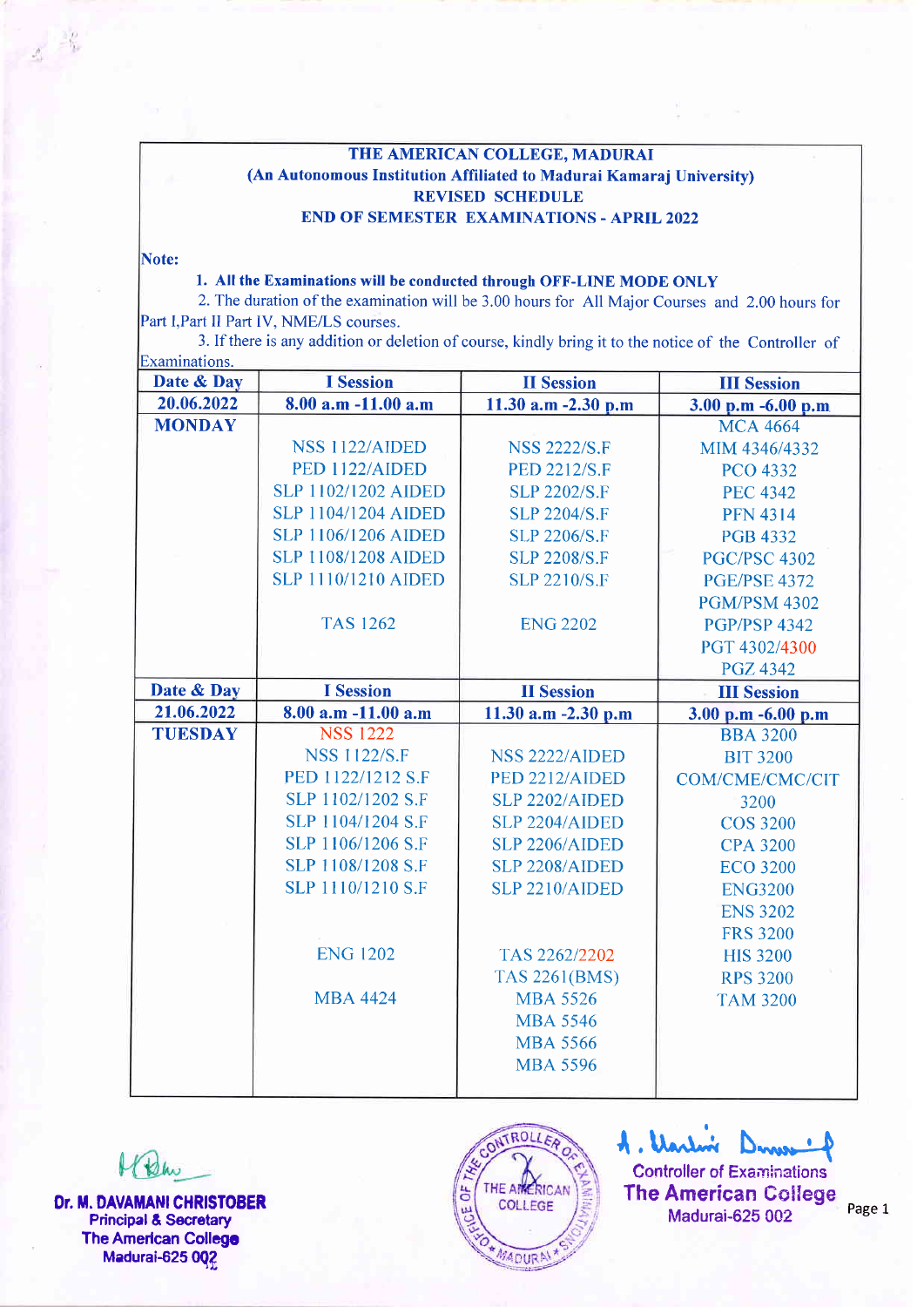| Date & Day                    | <b>I</b> Session             | <b>II Session</b>                        | <b>III Session</b>                     |
|-------------------------------|------------------------------|------------------------------------------|----------------------------------------|
| 22.06.2022                    | 8.00 a.m -11.00 a.m          | 11.30 a.m $-2.30$ p.m                    | 3.00 p.m -6.00 p.m                     |
| <b>WEDNESDAY</b>              | <b>CME/CMC 1202</b>          |                                          | <b>HVS 3200</b>                        |
|                               | <b>COM/CME/CMC/ CIT</b>      | <b>ENS 2202</b>                          | (BCA, BCH, BPE, BVC,                   |
|                               | 1252                         | <b>ENS 2201(BMS)</b>                     | CHS, FSN, MAS, MIC,                    |
|                               |                              |                                          | PHS, PSY)                              |
|                               | <b>CPA 1202</b>              |                                          |                                        |
|                               | <b>FRE/FRS 1204/FRS 1202</b> |                                          | <b>VAL 3232</b>                        |
|                               | HIN/HIS 1206/1204            |                                          | (PHY, BOT, ZOO, MAT,                   |
|                               | <b>TAM 1262</b>              |                                          | CHE)                                   |
|                               | <b>TAM/TAS 1202</b>          |                                          |                                        |
|                               |                              |                                          |                                        |
| Date & Day                    | <b>I</b> Session             | <b>II</b> Session                        | <b>III Session</b>                     |
| 23.06.2022<br><b>THURSDAY</b> | 8.00 a.m -11.00 a.m          | 11.30 a.m $-2.30$ p.m<br><b>BML 2301</b> | 3.00 p.m -6.00 p.m                     |
|                               | <b>ENS 1202</b>              | <b>CIT 2202</b>                          | <b>CIT 3260</b>                        |
|                               |                              |                                          | <b>CMC 3260</b>                        |
|                               |                              | <b>COM/CME/CMC/ CIT</b>                  | <b>COM/CME 3260</b><br><b>CPA 3202</b> |
|                               | <b>MBA 4422</b>              | 2252                                     | <b>ECO 3240</b>                        |
|                               |                              | <b>CPA 2202</b>                          | <b>ENG 3280</b>                        |
|                               |                              | <b>FRE/FRS 2202</b>                      | <b>ENS 3290</b>                        |
|                               |                              | <b>HIN 2202</b>                          | <b>RPS 3202</b>                        |
|                               |                              | <b>HIN/HIS 2206</b>                      | <b>TAM 3210</b>                        |
|                               |                              | <b>TAM 2262</b>                          |                                        |
|                               |                              | <b>TAM/TAS 2202</b>                      |                                        |
|                               |                              |                                          | <b>MCA 0440</b>                        |
|                               |                              | <b>MBA 5522</b>                          | <b>MIM 4430</b>                        |
|                               |                              | <b>MBA 5542</b>                          | <b>PAP 4402</b>                        |
|                               |                              | <b>MBA 5562</b>                          | <b>PDS 4302</b>                        |
|                               |                              | <b>MBA 5592</b>                          | <b>PFN 4308</b>                        |
|                               |                              |                                          | <b>PGB 4448</b>                        |
|                               |                              |                                          | <b>PGC/PSC 4432</b>                    |
|                               |                              |                                          | <b>PGM/PSM 4248</b>                    |
|                               |                              |                                          | <b>PGP/PSP 4340</b>                    |
|                               |                              |                                          | <b>PGZ 4346</b>                        |
|                               |                              |                                          | <b>PVC 4402</b>                        |
|                               |                              |                                          |                                        |
|                               |                              |                                          |                                        |
|                               |                              |                                          |                                        |
|                               |                              |                                          |                                        |
|                               |                              |                                          |                                        |
|                               |                              |                                          |                                        |
|                               |                              |                                          |                                        |
|                               |                              |                                          |                                        |

MQw

Dr. M. DAVAMANI CHRISTOBER Principal& Secretary The Amerlcan College Madurai-625 002



4. Varlin Dume 4

Controller of Examinations The American College Madurai-625 002

Page 2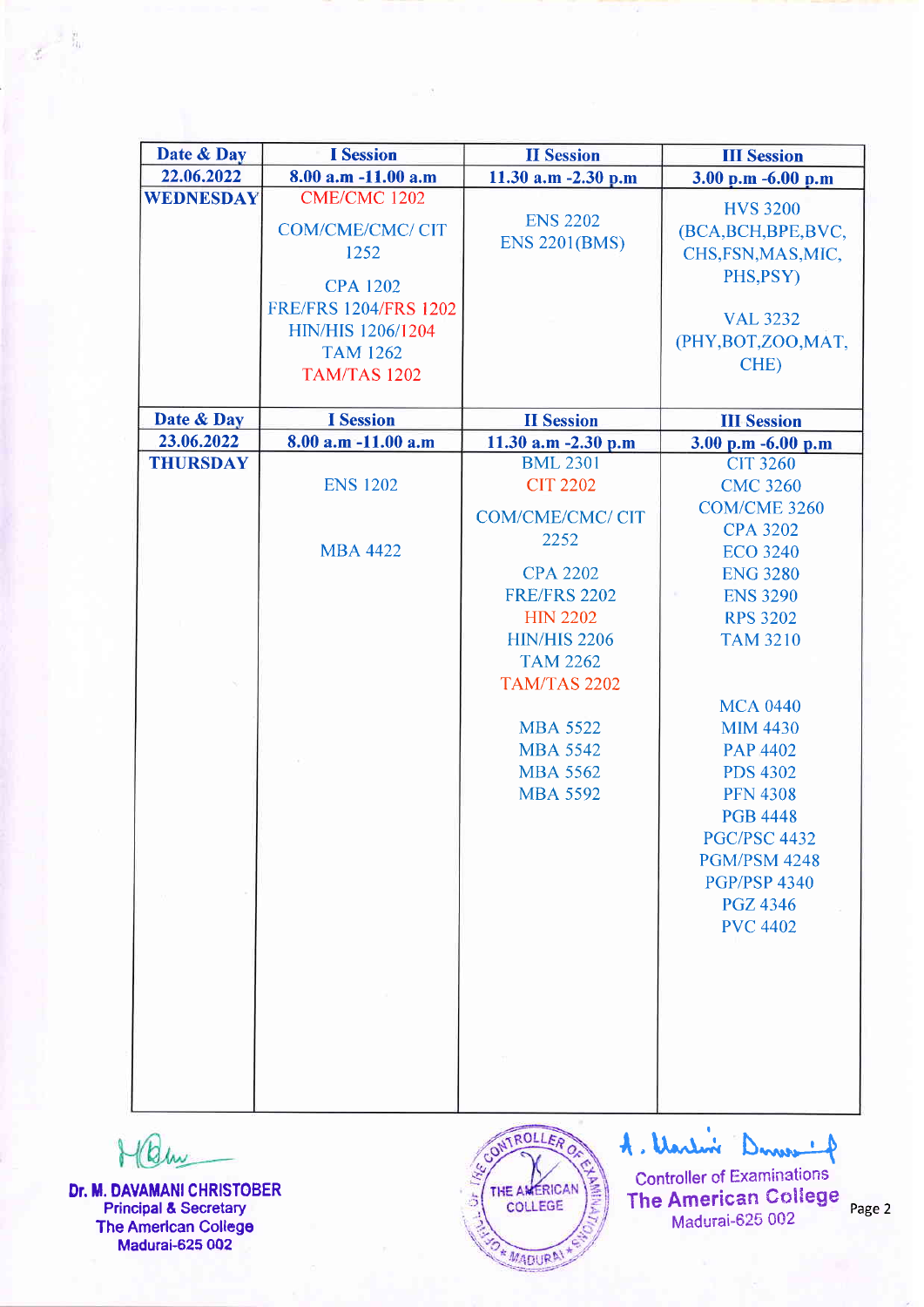| Date & Day      | <b>I</b> Session         | <b>II</b> Session                  | <b>III Session</b>                 |
|-----------------|--------------------------|------------------------------------|------------------------------------|
| 24.06.2022      | $8.00$ a.m $-11.00$ a.m  | 11.30 a.m -2.30 p.m                | 3.00 p.m -6.00 p.m                 |
| <b>FRIDAY</b>   | <b>BBA 1422</b>          | <b>MCA 5456</b>                    | <b>BBA 3260</b>                    |
|                 | <b>BML 1300</b>          | <b>MIM 5422</b>                    | BCA 3244/3234                      |
|                 | <b>CMC 1434</b>          | MSW 5414/5404                      | <b>BCH 3240</b>                    |
|                 | BVC 1424/1422            | <b>PAP 5402</b>                    | <b>BIT 3210</b>                    |
|                 | COM/CME/CMC/CIT          | <b>PCO 5422</b>                    | <b>BOT 3240</b>                    |
|                 | 1456 / CIT 1406/         |                                    | <b>BVC 3226</b>                    |
|                 | COM/CME 1434             | <b>PFN 5304</b>                    | <b>CHE 3216</b>                    |
|                 | <b>CPA 1404</b>          | <b>PGB 5346</b>                    | <b>CHS 3218</b>                    |
|                 | <b>ECO/ECS 1434</b>      | <b>PGC 5532</b>                    | COM/CME 3202                       |
|                 | <b>ENG/ENS 1482/1562</b> | <b>PGE/PSE 5374</b>                | <b>COS 3286</b>                    |
|                 | <b>FRS 1412</b>          | <b>PGM/PSM 5542</b>                | <b>ECO 3239</b>                    |
|                 | <b>HIS 1418</b>          | <b>PGP/PSP 5432</b>                | <b>FSN 3204</b>                    |
|                 | <b>RPS 1424</b>          | <b>PGT 5444</b>                    | <b>MAT/MAS 3232</b>                |
|                 | TAM 1432/1422            | <b>PGZ 5546</b>                    | MIC 3244/3224                      |
|                 |                          | <b>PVC 5504</b>                    | <b>PHY/PHS 3292</b>                |
|                 |                          | <b>CME 2222</b>                    | <b>PSY 3202</b>                    |
|                 |                          |                                    | <b>RPS 3232</b>                    |
|                 |                          |                                    | ZOO 3258                           |
| Date & Day      | <b>I</b> Session         | <b>II</b> Session                  | <b>III</b> Session                 |
| 25.06.2022      | 8.00 a.m -11.00 a.m      | 11.30 a.m -2.30 p.m                | 3.00 p.m -6.00 p.m                 |
| <b>SATURDAY</b> | <b>BBA 1430</b>          | BBA 2428/2414                      | <b>BBA 3550</b>                    |
|                 | <b>BCA 1442</b>          | <b>BBA 2536</b>                    | <b>BCA 3642</b>                    |
|                 | BCH 1358/1242            | <b>BCA 2542</b>                    | <b>BCH 3632</b>                    |
|                 | <b>BIT 1406</b>          | <b>BCH 2356</b>                    | <b>BIT 3508</b>                    |
|                 | <b>BOT 1454</b>          | <b>BIT 2412</b>                    | <b>BOT 3434</b>                    |
|                 | <b>BPE 1422</b>          | <b>BML 2303</b>                    | <b>BPE 3502</b>                    |
|                 | <b>BTC 1504</b>          | <b>BOT 2454</b>                    | <b>BVC 3622</b>                    |
|                 | <b>BVC</b> 1426          | BPE 2424/2502                      | <b>CHE/CHS 3612</b>                |
|                 | <b>BVC</b> 1516          |                                    |                                    |
|                 | <b>COM 1436</b>          | <b>BVC 2434</b><br><b>CIT 2504</b> | <b>CIT 3602</b><br><b>CMC 3632</b> |
|                 | <b>COS 1486</b>          | <b>CHE/CHS 2516</b>                | ZOO 3544                           |
|                 | <b>DSC 1402</b>          | COS 2498/2488                      | <b>COS 3588</b>                    |
|                 | <b>FSN 1428</b>          | <b>DSC 2502</b>                    | <b>FSN 3618</b>                    |
|                 | <b>MAT/MAS 1512</b>      | <b>FSN 2404</b>                    | <b>MAT/MAS 3612</b>                |
|                 | <b>MIC 1464</b>          |                                    | <b>MIC 3636</b>                    |
|                 | <b>PHY/PHS 1552</b>      | MAT/MAS 2512/MAT                   | <b>PHY/PHS 3576</b>                |
|                 | <b>PSY 1414</b>          | 2442/2602                          | <b>PSY 3508</b>                    |
|                 | ZOO 1532                 | <b>MIC 2562</b>                    |                                    |
|                 |                          | <b>CMC 2436</b>                    |                                    |
|                 | <b>MBA 4528</b>          |                                    |                                    |
|                 |                          |                                    |                                    |

Dr. M. DAVAMANI CHRISTOBER Principal & Secretary The Amerfcan Coilege Madurai-625 002

A. Varlor Denver ⊀

**SNTRO** 

**Controller of Examinations** The American College Madurai-625 002

Page 3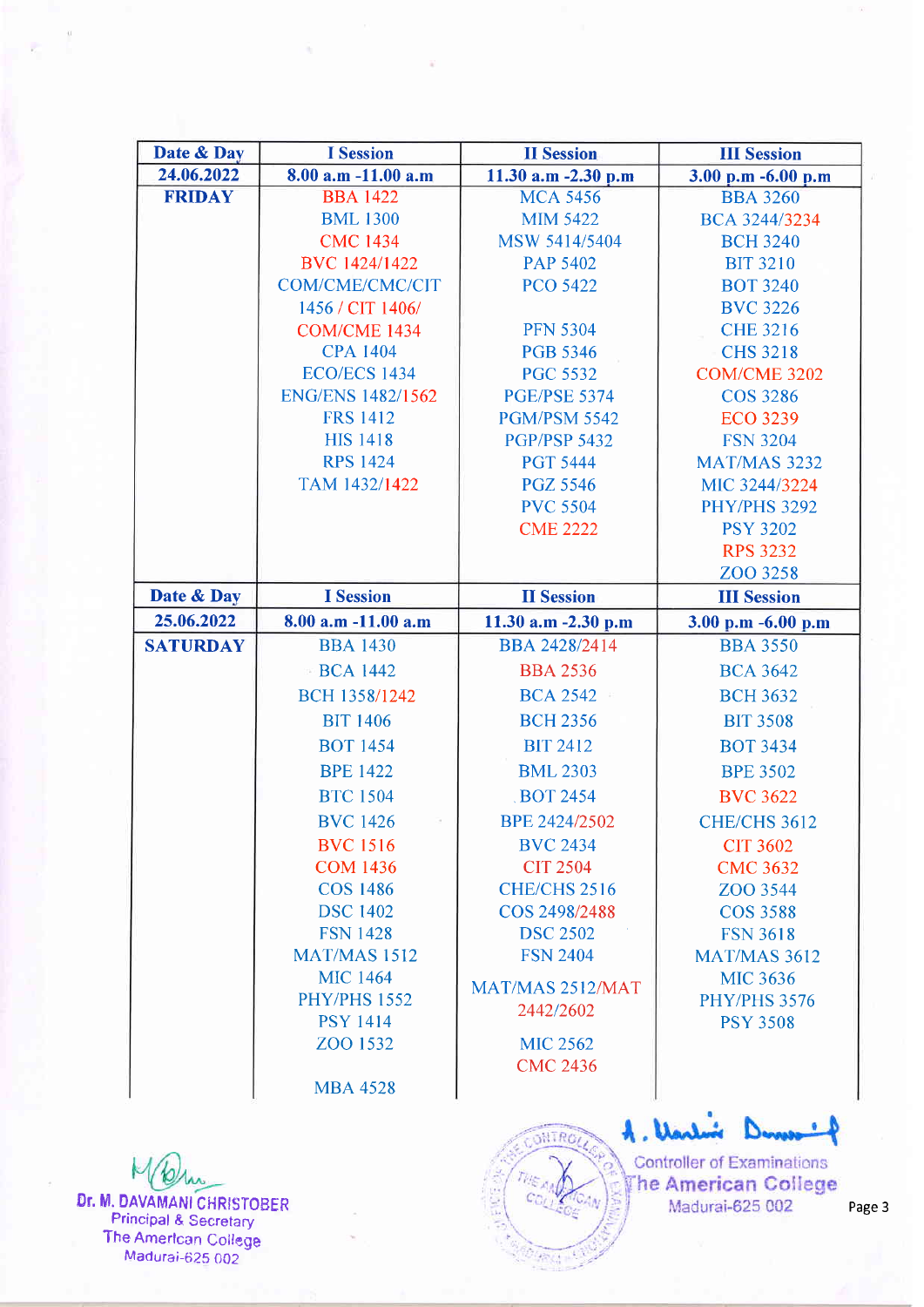|               |                         |                     | <b>MCA 4660</b>          |
|---------------|-------------------------|---------------------|--------------------------|
|               |                         | <b>PSY 2410</b>     | <b>MSW 4210</b>          |
|               |                         | <b>RPS 2438</b>     | <b>PAP 4410</b>          |
|               |                         | ZOO 2428            | <b>PCO 4428</b>          |
|               |                         | <b>MBA 5524</b>     | <b>PDS 4412</b>          |
|               |                         | <b>MBA 5544</b>     | <b>PEC 4436</b>          |
|               |                         | <b>MBA 5564</b>     | <b>PGE/PSE 4468</b>      |
|               |                         | <b>MBA 5594</b>     | <b>PGC/PSC 4436</b>      |
|               |                         |                     |                          |
| Date & Day    | <b>I</b> Session        | <b>II</b> Session   | <b>III Session</b>       |
| 27.06.2022    | 8.00 a.m -11.00 a.m     | 11.30 a.m -2.30 p.m | 3.00 p.m -6.00 p.m       |
| <b>MONDAY</b> | <b>BML</b> 1400         | <b>BBA 2430</b>     | <b>BCA 3632</b>          |
|               | <b>CMC 1438</b>         | <b>BCA 2544</b>     | <b>CIT 3606</b>          |
|               |                         | <b>BBA 2422</b>     |                          |
|               |                         | <b>BCH 2652</b>     | <b>CMC/CIT 3556</b>      |
|               | <b>COM/CME/CMC/CIT</b>  | <b>BIT 2502</b>     | <b>COM/CME 3556</b>      |
|               | 1458                    | BOT 2456/2436       | <b>CPA 3508</b>          |
|               | <b>CPA 1406</b>         | <b>BPE 2404</b>     | <b>ECO 3538</b>          |
|               | <b>ECO/ECS 1436</b>     | <b>BPE 2522</b>     | <b>ENG 3672/ENS 3682</b> |
|               |                         | <b>BVC 2532</b>     | FRS 3510/3508            |
|               | <b>ENG/ENS 1484/ENG</b> | <b>CHE/CHS 2522</b> | <b>HIS 3522</b>          |
|               | 1464/ENS 1470           | <b>COS 2582</b>     | <b>HIS 3630</b>          |
|               | <b>FRS 1414</b>         | <b>DSC 2504</b>     | <b>MAS 3542</b>          |
|               | <b>HIS 1420</b>         | <b>ENS 2480</b>     | RPS 3544/3534            |
|               | RPS 1426/1436           | <b>FSN 2510</b>     | <b>TAM 3528</b>          |
|               | <b>RPS 1432</b>         |                     |                          |
|               | <b>TAM 1436</b>         | <b>MAT/MAS 2514</b> |                          |
|               |                         | <b>MIC 2564</b>     |                          |
|               | <b>MBA 4428</b>         | <b>PHY/PHS 2480</b> |                          |
|               |                         | <b>PSY 2414</b>     |                          |
|               |                         | <b>CMC 2632</b>     |                          |
|               |                         | MSW 5424/5434       |                          |
|               |                         | MSW 5444/5454       |                          |
|               |                         | <b>MSW 5464</b>     |                          |
|               |                         | <b>PCO 5424</b>     |                          |
|               |                         | <b>PEC 5438</b>     |                          |
|               |                         | <b>PGE/PSE 5384</b> |                          |
|               |                         | <b>PGP/PSP 5434</b> |                          |
|               |                         | <b>PGT 5402</b>     |                          |
|               |                         |                     |                          |
|               |                         |                     |                          |
|               |                         |                     |                          |
|               |                         |                     |                          |
|               |                         |                     |                          |

 $U(\beta|_{\mathcal{W}})$ 

 $v_{\infty}$ 

**Dr. M. DAVAMANI CHRISTOBER** Principal & Secretary **The American College** Madurai-625 002



A. Varling Danaus  $\bullet$ 

Controller of Examinations Madurai-625 002 Page 4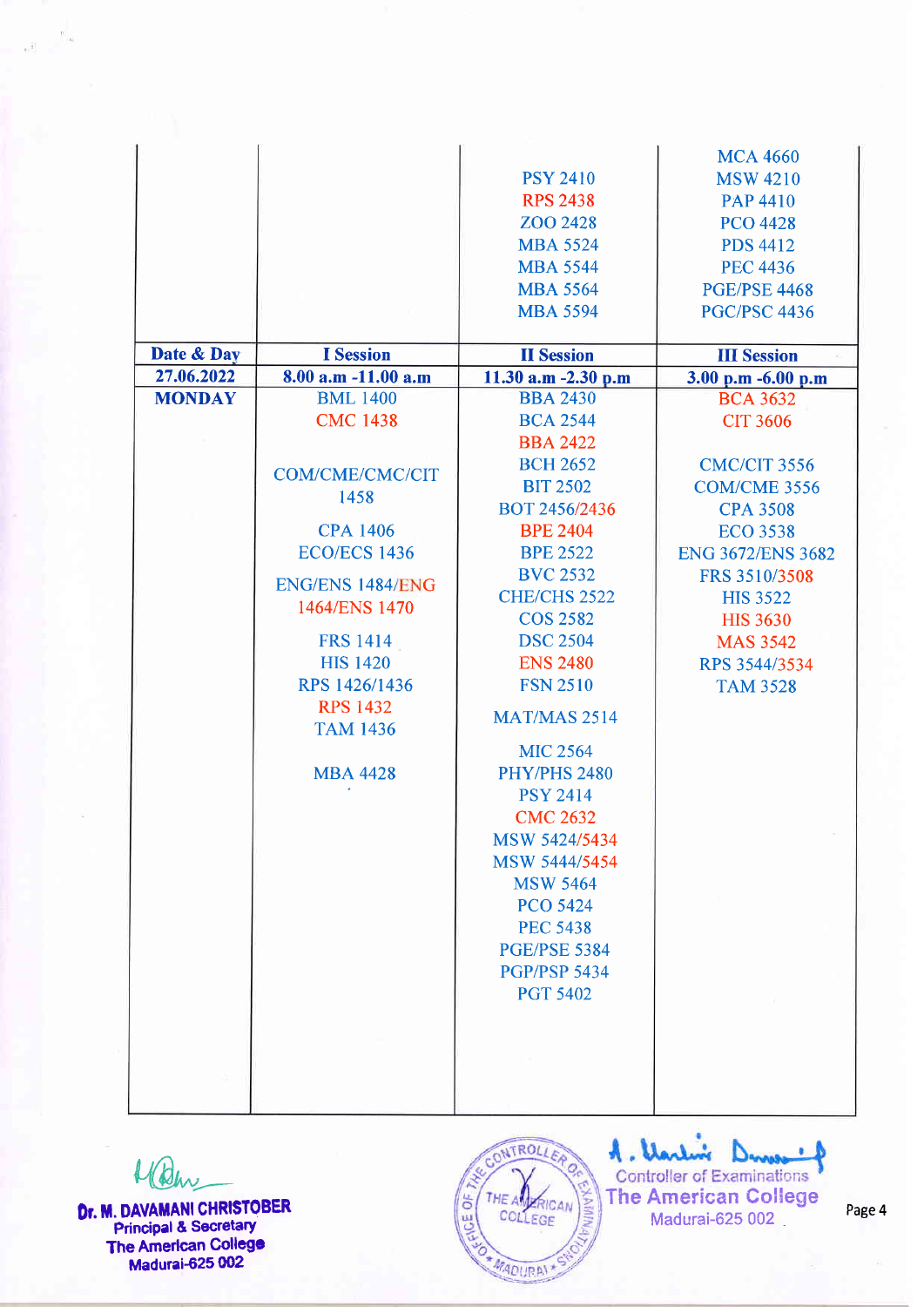| Date & Day       | <b>I</b> Session       | <b>II</b> Session      | <b>III</b> Session                    |
|------------------|------------------------|------------------------|---------------------------------------|
| 28.06.2022       | 8.00 a.m -11.00 a.m    | 11.30 $a.m - 2.30 p.m$ | 3.00 p.m -6.00 p.m                    |
| <b>TUESDAY</b>   | <b>BBA 1432/2518</b>   | <b>BML 2403</b>        | <b>BBA 3644</b>                       |
|                  | <b>BCA 1544</b>        |                        | <b>BCA 3646</b>                       |
|                  | <b>BCH 1452</b>        | <b>CMC/CIT 2458</b>    | BCH 3642/3646                         |
|                  | <b>BIT 1502</b>        | <b>COM/CME 2458</b>    | <b>BIT 3606</b>                       |
|                  | <b>BOT 1552</b>        | <b>CPA 2406</b>        | <b>BOT 3832</b>                       |
|                  | <b>BPE 1528</b>        | <b>ECO/ECS 2438</b>    | <b>BVC 3636</b>                       |
|                  | <b>BTC 1508</b>        | <b>ENG/ENS 2488</b>    | <b>CHE/CHS 3618</b>                   |
|                  | <b>BVC 1428</b>        | <b>ENS 2574</b>        | <b>COS 3686</b>                       |
|                  | <b>BVC</b> 1522        | <b>FRS 2412</b>        | <b>FSN 3624</b>                       |
|                  | <b>CHE/CHS 1514</b>    | <b>HIS 2420</b>        | <b>MAT/MAS 3614</b>                   |
|                  | <b>COS 1582</b>        | <b>RPS 2430</b>        | PHY/PHS 3680/PHS 3594                 |
|                  | <b>DSC</b> 1504        | TAM 2438/2428          | <b>PSY 3604</b>                       |
|                  | <b>FSN 1432</b>        |                        | ZOO 3838                              |
|                  | <b>MAT/MAS 1412</b>    | <b>MCA 5460</b>        |                                       |
|                  | <b>MIC 1468</b>        | <b>MIM 5426</b>        | <b>MCA 4656</b>                       |
|                  | <b>PHY/PHS 1558</b>    | <b>PFN 5504</b>        | <b>MSW 4416</b>                       |
|                  | <b>PSY 1416</b>        | <b>PGB 5348</b>        | <b>PAP 4408</b>                       |
|                  | ZOO 1622               | <b>PGC 5534</b>        | <b>PCO 4426</b>                       |
|                  |                        | <b>PGM/PSM 5544</b>    | <b>PDS 4310</b>                       |
|                  |                        | <b>PGZ 5548</b>        | <b>PEC 4434</b>                       |
|                  |                        |                        | <b>PFN 4406</b>                       |
|                  |                        |                        | <b>PGC/PSC 4434</b>                   |
|                  |                        |                        | <b>PGE/PSE 4466</b>                   |
|                  |                        |                        | <b>PGM/PSM 4542</b>                   |
|                  |                        |                        | <b>PGP/PSP 4438</b>                   |
|                  |                        |                        | <b>PGT 4554</b>                       |
|                  |                        |                        |                                       |
|                  |                        |                        | <b>PGZ 4440</b>                       |
| Date & Day       | <b>I</b> Session       | <b>II</b> Session      | <b>PVC 4502</b><br><b>III Session</b> |
| 29.06.2022       | 8.00 a.m -11.00 a.m    | 11.30 a.m $-2.30$ p.m  | $3.00$ p.m $-6.00$ p.m                |
| <b>WEDNESDAY</b> | <b>BML 1304</b>        | <b>BBA 2552</b>        | <b>BVC 3624</b>                       |
|                  | <b>CMC 1432</b>        | <b>BCA 2208</b>        |                                       |
|                  | COM/CME 1438           | <b>BCA 2546</b>        | COM/CME/CMC/CIT                       |
|                  |                        | <b>BCH 2654</b>        | 3652/COM/CME 3636                     |
|                  | <b>COM/CME/CMC/CIT</b> | <b>BIT 2504</b>        | <b>CPA 3602</b>                       |
|                  | 1460                   | <b>BOT 2552</b>        | <b>ECO 3632</b>                       |
|                  | <b>CPA 1502</b>        | <b>BPE 2526</b>        | <b>ENG 3674/ENS 3684</b>              |
|                  | <b>ECO/ECS 1532</b>    | <b>CHE/CHS 2524</b>    | FRS 3608/3602                         |
|                  | ENG/ENS 1486/ENG       | <b>CME 2532</b>        | <b>HIS 3616</b>                       |
|                  | 1466                   | <b>COS 2586</b>        | <b>PHS 3454</b>                       |
|                  | <b>FRS 1504</b>        | <b>DSC 2506</b>        | RPS 3626/3636                         |
|                  | <b>HIS 1516</b>        | ENS 2466/2476          | <b>TAM 3622</b>                       |
|                  |                        |                        |                                       |
|                  |                        |                        |                                       |
|                  |                        | CONTROLLERO            | A. Varlin<br>Dume                     |
|                  |                        |                        | <b>Controller of Examinations</b>     |

THE AMERICAN

\* MADURA

CE OF

Dr. M. DAVAMANI CHRISTOBER Principal & Secretary The Amerlcan Collega Madurai-625 002

Page 5

**Controller of Examinations** The American Gollege Madurai-625 002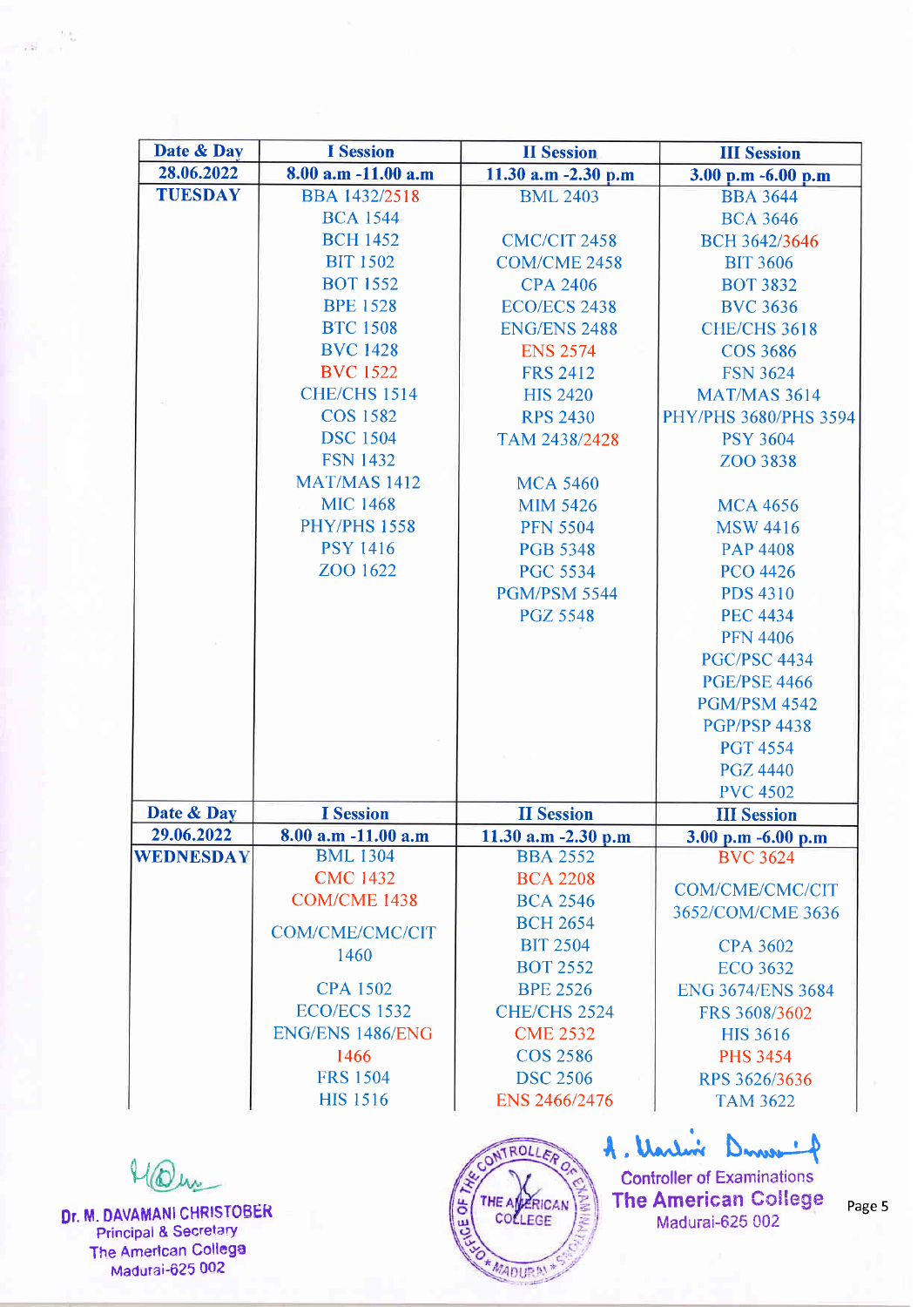|                 | <b>PSY 1406</b>              | <b>FSN 2534</b>        |                     |
|-----------------|------------------------------|------------------------|---------------------|
|                 | <b>RPS 1444</b>              | <b>MAT/MAS 2516</b>    |                     |
|                 | <b>TAM 1442</b>              | <b>MIC 2568</b>        |                     |
|                 | <b>CIT 1408</b>              | <b>PHY/PHS 2574</b>    |                     |
|                 |                              | PSY 2512/2502          |                     |
|                 | <b>MBA 4420</b>              | ZOO 2624               |                     |
| Date & Day      | <b>I</b> Session             | <b>II</b> Session      | <b>III Session</b>  |
| 30.06.2022      | 8.00 a.m -11.00 a.m          | 11.30 $a.m - 2.30 p.m$ | 3.00 p.m -6.00 p.m  |
| <b>THURSDAY</b> | <b>BBA 1554</b>              | <b>BML 2305</b>        | <b>MCA 4458</b>     |
|                 | <b>BCH 1554</b>              | <b>BVC 2534</b>        | <b>MIM 4522</b>     |
|                 | <b>BVC 1432</b>              | <b>CHE 2432</b>        | <b>MSW 4406</b>     |
|                 | <b>CHE/CHS 1522/CHS 1512</b> | <b>CIT 2460</b>        |                     |
|                 | COM/CME 1532                 | CMC 2460/2438          | <b>MSW 4412</b>     |
|                 | COM/CME/CMC/ CIT             | COM/CME 2460/COM       | <b>PAP 4404</b>     |
|                 | 1554                         | 3538                   | <b>PCO 4330</b>     |
|                 |                              | <b>CPA 2408</b>        | <b>PDS 4304</b>     |
|                 | CMC 1536/CIT 1504            |                        | <b>PGB 4542</b>     |
|                 | ENG/ENS 1588/ENG             | <b>ECO/ECS 2532</b>    | <b>PEC 4340</b>     |
|                 | 1468                         | <b>ENG/ENS 2490</b>    | <b>PFN 4402</b>     |
|                 | <b>FRS 1410(HIS)</b>         | <b>ENS 2578</b>        |                     |
|                 | <b>FSN 1512</b>              | <b>FRS 2414</b>        |                     |
|                 | <b>HIS 1434(FRS)</b>         | <b>HIS 2428</b>        |                     |
|                 | <b>MAS 1446(CPA)</b>         | <b>MAS 2444</b>        |                     |
|                 | <b>MAT 1434</b>              | <b>PSY 2404</b>        |                     |
|                 |                              | <b>RPS 2444</b>        |                     |
|                 | <b>MAT/MAS</b>               | <b>TAM 2440</b>        |                     |
|                 | 1334(ECO/ECE/ECS)            | <b>PGE/PSE 5480</b>    |                     |
|                 | <b>MAT/MAS 1414</b>          | <b>PGP/PSP 5436</b>    |                     |
|                 | <b>MIC 1562</b>              | <b>PGT 5452</b>        |                     |
|                 | <b>PSY 1418</b>              | <b>PEC 5436</b>        |                     |
|                 | RPS 1534/1532                |                        |                     |
| Date & Day      | <b>I</b> Session             | <b>II</b> Session      | <b>III Session</b>  |
| 01.07.2022      | 8.00 a.m -11.00 a.m          | 11.30 $a.m - 2.30 p.m$ | 3.00 p.m -6.00 p.m  |
| <b>FRIDAY</b>   | <b>BCH 1366 - SAT</b>        |                        | BBA 3638/3628       |
|                 | <b>BML 1402</b>              | <b>COM/CME/CMC/CIT</b> | <b>BCA 3644</b>     |
|                 | BOT 1358/1342(ZOO)           | 2462                   | <b>BCH 3634</b>     |
|                 | <b>BVC 1532</b>              | <b>CPA 2410</b>        | <b>BIT 3602</b>     |
|                 | <b>CHE 1382 (BOT)</b>        | ECO/ECS 2534           | <b>BOT 3642</b>     |
|                 | <b>CHS 1372(BCH)</b>         | <b>ENG/ENS 2582</b>    | <b>BPE 3604</b>     |
|                 | <b>CMC 1440 (BCA)</b>        | FRS 2416/2404          | <b>BVC 3632</b>     |
|                 | <b>MAS 1382(BMS)</b>         | <b>HIS 2516</b>        | <b>CHE/CHS 3616</b> |
|                 | <b>MAS 1434(COS)</b>         | <b>MCA 5558</b>        | <b>CIT 3604</b>     |
|                 | <b>MAS 1436(CHS)</b>         | <b>RPS 2432</b>        | <b>CMC 3634</b>     |
|                 |                              |                        |                     |
|                 | <b>MAS 1438(BIT)</b>         | RPS 2524/2534          | COM/CME 3632        |

Dr. M. DAVAMANI CHRISTOBER Principal & Secretary The American College Madurai-625 002

Madar

CONTROLLERO **COLLEGE** THE AMERICAN

A. Uarlin Dines 4 Controller of Examinations The American College Page 6 Madurai-625 002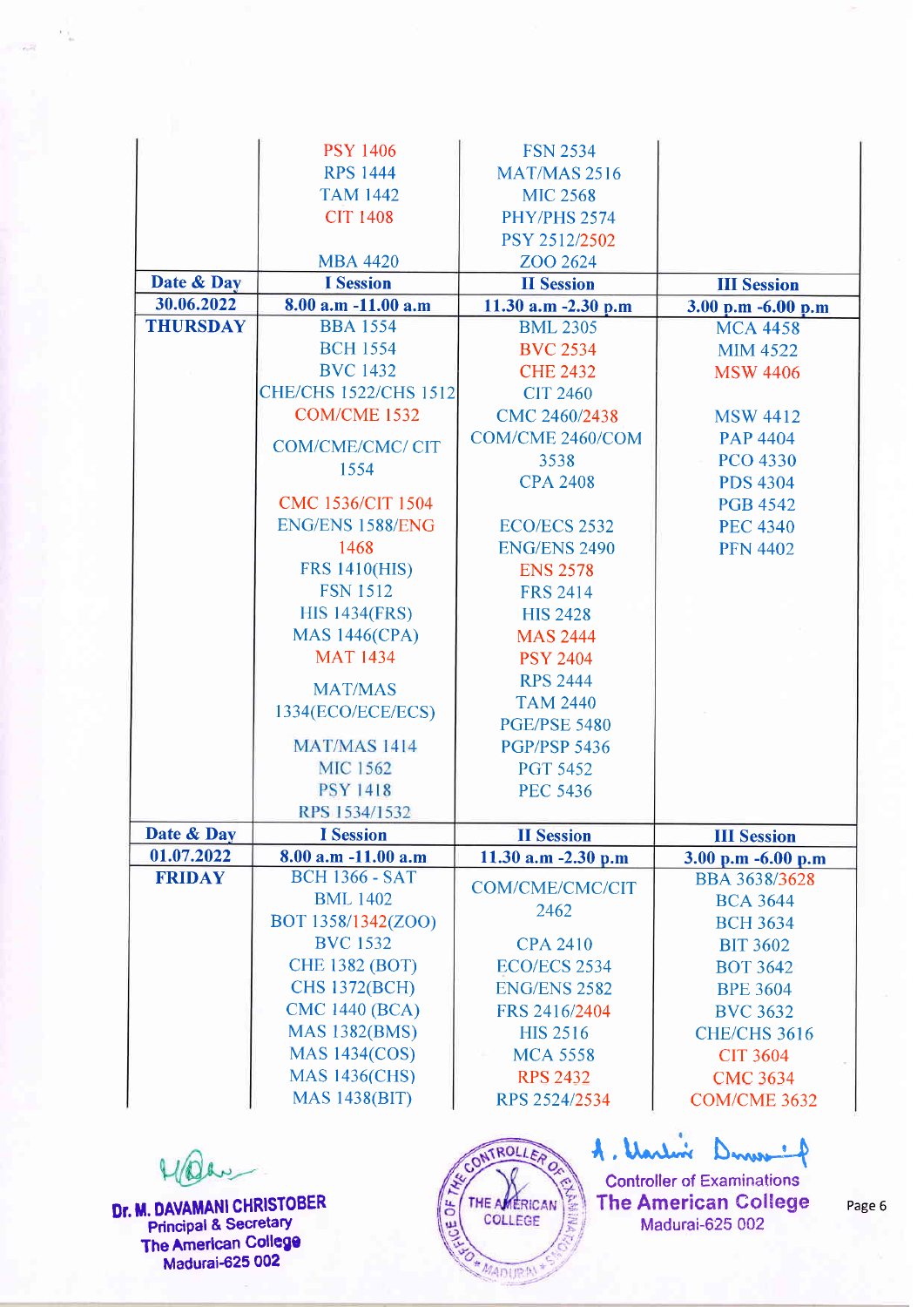|                 | <b>MAS 1440(BBA)</b><br><b>MAS 1482(DSC)</b><br><b>MAT 1322</b><br><b>MBA 4426</b><br><b>MAT/MAS</b><br>1432(PHY/PHS)<br><b>PHS</b><br>1372/1472/1562(MAS) | TAM 2536/2526                          | <b>COS 3682</b><br><b>ENG3578/ENS 3588</b><br><b>FSN 3622</b><br><b>MAT/MAS 3616</b><br><b>MIC 3732</b><br><b>PHS 3596</b><br><b>PHY/PHS 3674</b><br><b>PSY 3602</b><br>ZOO 3642 |
|-----------------|------------------------------------------------------------------------------------------------------------------------------------------------------------|----------------------------------------|----------------------------------------------------------------------------------------------------------------------------------------------------------------------------------|
|                 | <b>PHY 1382(CHE)</b>                                                                                                                                       |                                        | <b>PGP/PSP 4436</b>                                                                                                                                                              |
|                 | <b>PSY 1512</b>                                                                                                                                            |                                        | <b>PGM/PSM 4544</b>                                                                                                                                                              |
|                 | <b>TAM 1534</b>                                                                                                                                            |                                        |                                                                                                                                                                                  |
| Date & Day      | <b>I</b> Session                                                                                                                                           | <b>II</b> Session                      | <b>III Session</b>                                                                                                                                                               |
| 02.07.2022      | 8.00 a.m -11.00 a.m                                                                                                                                        | 11.30 a.m -2.30 p.m                    | 3.00 p.m -6.00 p.m                                                                                                                                                               |
| <b>SATURDAY</b> | <b>BBA 1224</b>                                                                                                                                            | <b>BBA 2554</b>                        | <b>COM/CME/CMC/CIT</b>                                                                                                                                                           |
|                 | <b>BCA 1234</b>                                                                                                                                            | <b>BIT 2506</b>                        | 3654/COM/CME 3634                                                                                                                                                                |
|                 | <b>BCA 1242</b>                                                                                                                                            | <b>CMC/CIT 2554</b>                    |                                                                                                                                                                                  |
|                 | <b>BCH 1262</b>                                                                                                                                            | <b>COM/CME 2554</b>                    | <b>CPA 3604</b>                                                                                                                                                                  |
|                 | <b>BIT 1212</b>                                                                                                                                            | <b>COS 2588</b>                        | <b>ECO 3634</b>                                                                                                                                                                  |
|                 | <b>BIT 1202</b>                                                                                                                                            | <b>CPA 2502</b>                        | <b>ENG 3676/ENS 3686</b>                                                                                                                                                         |
|                 | <b>BOT 1254</b>                                                                                                                                            | <b>ECO/ECS 2536</b>                    | FRS 3610/3604                                                                                                                                                                    |
|                 | <b>BPE 1202</b>                                                                                                                                            | <b>FRS 2504</b>                        | <b>HIS 3618</b>                                                                                                                                                                  |
|                 | <b>BTC 1206</b>                                                                                                                                            | <b>FSN 2536</b>                        | RPS 3634/3632                                                                                                                                                                    |
|                 | <b>BVC</b> 1226                                                                                                                                            | <b>HIS 2518</b>                        | <b>TAM 3624</b>                                                                                                                                                                  |
|                 | <b>CHE/CHS 1262</b>                                                                                                                                        | <b>MAT/MAS 2412</b>                    |                                                                                                                                                                                  |
|                 | <b>CMC 1210</b>                                                                                                                                            | <b>PSY 2516</b>                        |                                                                                                                                                                                  |
|                 | <b>COS 1202</b>                                                                                                                                            | RPS 2526/2536                          | <b>PGT 4458</b>                                                                                                                                                                  |
|                 | <b>COS 1282</b>                                                                                                                                            | TAM 2534/2524                          | <b>PGE/PSE 4364</b>                                                                                                                                                              |
|                 | <b>DSC 1202</b>                                                                                                                                            | ZOO 2626                               |                                                                                                                                                                                  |
|                 | <b>FSN 1212</b>                                                                                                                                            | <b>MAS 2558</b>                        |                                                                                                                                                                                  |
|                 | <b>MAT/MAS</b>                                                                                                                                             | <b>MIM 5530</b>                        |                                                                                                                                                                                  |
|                 | 1222/MAT1202                                                                                                                                               | MSW 5420/5432                          |                                                                                                                                                                                  |
|                 |                                                                                                                                                            | <b>MSW 5442</b>                        |                                                                                                                                                                                  |
|                 | <b>MIC 1270</b><br><b>PHY/PHS 1202</b>                                                                                                                     | MSW 5462/5472                          |                                                                                                                                                                                  |
|                 | <b>PSY 1212</b>                                                                                                                                            | <b>PCO 5428</b>                        |                                                                                                                                                                                  |
|                 |                                                                                                                                                            | <b>PEC 5634</b>                        |                                                                                                                                                                                  |
|                 | ZOO 1252                                                                                                                                                   | <b>PGE/PSE 5476</b>                    |                                                                                                                                                                                  |
|                 | BVC 1218/1222                                                                                                                                              | <b>PGM/PSM 5546</b>                    |                                                                                                                                                                                  |
|                 |                                                                                                                                                            | <b>PGP/PSP 5438</b><br><b>PGT 5446</b> |                                                                                                                                                                                  |
|                 |                                                                                                                                                            | <b>BML 2401</b>                        |                                                                                                                                                                                  |
|                 |                                                                                                                                                            |                                        |                                                                                                                                                                                  |

Malare

 $\Sigma_{\rm M}^{\rm p}$ 

Dr. M. DAVAMANI CHRISTOBER Principal & Secretary The American College Madurai-625 002



A. Unilis Denver of

**Controller of Examinations** The American College Page 7 Madurai-G25 002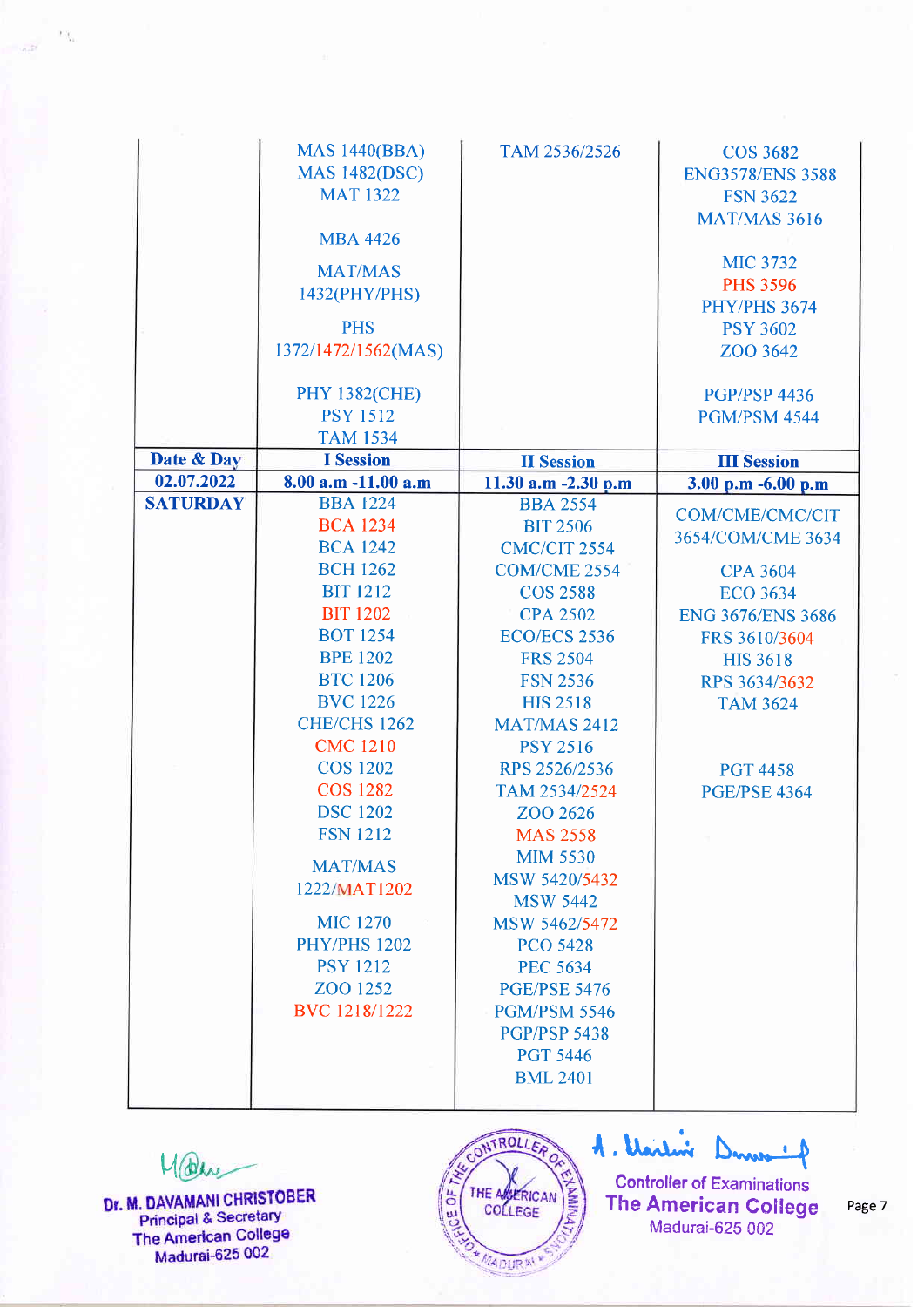| Date & Day     | <b>I</b> Session         | <b>II</b> Session      | <b>III Session</b>  |
|----------------|--------------------------|------------------------|---------------------|
| 04.07.2022     | $8.00$ a.m $-11.00$ a.m  | 11.30 $a.m - 2.30 p.m$ | 3.00 p.m -6.00 p.m  |
| <b>MONDAY</b>  | <b>BML</b> 1200          | <b>BBA 2556</b>        |                     |
|                | <b>CIT 1262</b>          | <b>BML 2307</b>        | <b>MCA 4462</b>     |
|                | <b>CMC 1262</b>          | COM/CME/CMC/CIT        | <b>MIM 4540</b>     |
|                | COM/CME 1262             | 2656/CMC 2534          | <b>MSW 4418</b>     |
|                | <b>CPA 1210</b>          |                        | <b>PAP 4406</b>     |
|                | <b>ECO/ECS 1240</b>      | <b>CPA 2604</b>        | <b>PCO 4422</b>     |
|                | <b>ENG/ENS 1232</b>      | <b>ECO/ECS 2540</b>    | <b>PDS 4308</b>     |
|                | <b>PSY 1202</b>          | <b>ENG/ENS 2584</b>    | <b>PEC 4432</b>     |
|                | <b>RPS 1236</b>          | <b>FRS 2604</b>        | <b>PFN 4404</b>     |
|                | <b>TAM 1242</b>          | <b>HIS 2522</b>        | <b>PGB 4544</b>     |
|                | <b>TAM/TAS 1252/1214</b> | <b>PHY/PHS 2476</b>    | <b>PGE/PSE 4462</b> |
|                | <b>TAM/TAS 1254/1216</b> | <b>RPS 2548</b>        | <b>PGM/PSM 4446</b> |
|                |                          | TAM 2552/2542          | <b>PGT 4552</b>     |
|                |                          | <b>BBA 2426</b>        | <b>PGZ 4438</b>     |
|                |                          | MSW 5426/5436          | <b>PVC 4406</b>     |
|                |                          | <b>MSW 5446</b>        |                     |
|                |                          | <b>MSW 5466</b>        |                     |
|                |                          | <b>PCO 5432</b>        |                     |
|                |                          | <b>PGE/PSE 5478</b>    |                     |
|                |                          | <b>PGP/PSP 5440</b>    |                     |
|                |                          | <b>PGT 5448</b>        |                     |
| Date & Day     | <b>I</b> Session         | <b>II</b> Session      | <b>III Session</b>  |
| 05.07.2022     | 8.00 a.m -11.00 a.m      | 11.30 a.m -2.30 p.m    | 3.00 p.m -6.00 p.m  |
| <b>TUESDAY</b> | <b>BBA 1226</b>          | <b>PCO 5426</b>        | BBA 3650/3440       |
|                | <b>BCA 1244</b>          | <b>PEC 5632</b>        | <b>CIT 3658</b>     |
|                | <b>BCH 1264</b>          | <b>PGM/PSM 5548</b>    | CMC 3658/3636       |
|                | <b>BIT 1214</b>          | <b>PGB 5742</b>        | <b>COM/CME 3658</b> |
|                | <b>BOT 1252</b>          | <b>PGC 5536</b>        | <b>CPA 3606</b>     |
|                | <b>BPE 1204</b>          | <b>PGE/PSE 5472</b>    | <b>ECO 3636</b>     |
|                | <b>CHE/CHS 1272</b>      | <b>PGZ 5550</b>        | FRS 3612/3606       |
|                | <b>COS 1284</b>          | <b>PVC 5508</b>        | <b>HIS 3620</b>     |
|                | <b>DSC 1204</b>          | <b>PGT 5400</b>        | <b>MAS 3444</b>     |
|                | <b>FSN 1204</b>          |                        | <b>MAT/MAS 3512</b> |
|                | <b>MAT/MAS 1232</b>      |                        | <b>RPS 3638</b>     |
|                | <b>MIC 1272</b>          |                        | <b>TAM 3626</b>     |
|                | <b>PHY/PHS 1294</b>      |                        |                     |
|                | <b>PSY 1216</b>          |                        | <b>PGP/PSP 4434</b> |
|                |                          |                        |                     |
|                | ZOO 1256                 |                        |                     |
|                |                          |                        |                     |
|                |                          |                        |                     |

Mahu

 $\mathcal{F}(\mathcal{X})$ 

Dr. M. DAVAMANI CHRISTOBER Principal & Secretary The American College Madurai-625 002



A. Unitive Denver of

Controller of Examinations The American College Madurai-625 002

Page 8